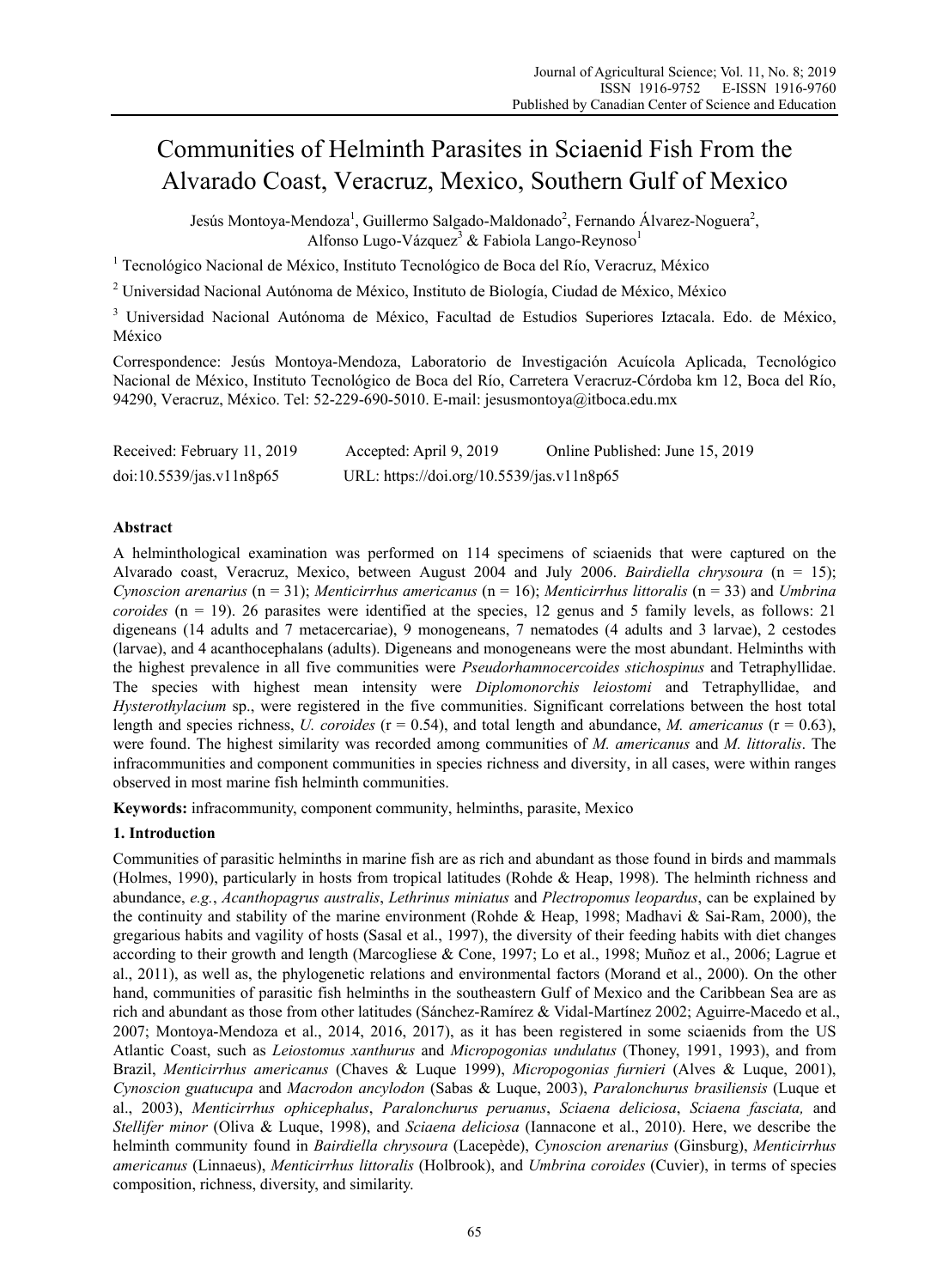#### **2. Method**

#### *2.1 Sampling Procedures*

A total of 114 organisms from five species of Sciaenidae were examined between August, 2004 and February, 2007. Specimens were caught in Playa Las Barrancas (18º59′31″ N, 95º57′83″ W), Municipality of Alvarado, Veracruz, Mexico, using a beach seine net (500 m L  $\times$  4 m H; ¼ mesh). All collected fish were transported alive to the laboratory, and placed in 1,000 L seawater tanks. Dead organisms were kept in plastic containers with ice and transported to the lab for examination within 24 h post-capture. Taxonomic Identifications of fish were made according to Froese and Pauly (2018). Tissues and organs were reviewed using a stereomicroscope. The external examination included skin, scales, fins, gills, eyes, nostrils, mouth, and anus. Gills were removed and analyzed separately in Petri dishes with seawater. The internal examination included mesenteries, liver, kidney, and gonads. The whole digestive system was placed in Petri dishes with 0.75% saline for examination. Helminths were fixed with hot formalin 4%, and preserved in ethanol 70%. For taxa identification, monogeneans, digeneans, cestodes, and acanthocephalans were stained using either Mayer's paracarmine, Gomori's triple stain or Erlich's hematoxylin, and then dehydrated in a graded alcohol series, cleared with clove oil, and mounted whole in Canada balsam. Nematodes were studied on temporary slides and cleared in glycerin, and then preserved in alcohol 70%. To study sclerotized structures, some monogenean specimens were fixed with ammonium picrate (Vidal-Martínez et al., 2001). Voucher specimens were deposited at the National Helminths Collection *(Colección Nacional de Helmintos)* (CNHE), Institute of Biology of the National Autonomous University, Mexico City.

#### *2.2 Sample Size*

Helminth communities in the five sciaenid species were analyzed at the component community (all helminths in all individuals per species examined), and infracommunity (helminths in each fish examined) levels (Holmes & Price, 1986). Helminth species richness observed was one measure of the adopted community structure. Sampling adequacy for the component community was assessed with a procedure similar to the one used for helminth parasites communities of *L. campechanus* (Montoya-Mendoza et al., 2014) and *L. synagris* (Montoya-Mendoza et al., 2016), using a randomized (100×) sample-based species accumulation curve computed in EstimateS (version 8.5 RK Colwell, http://viceroy.eeb.unconn.edu/estimates) (Moreno & Halffter, 2001). For the component community, we examined the asymptotic richness based on the Clench's model equation (Soberon & Llorente, 1993), along with the final slope of the randomized species accumulation curve (Jiménez-Valverde & Hortal, 2003). Clench's model is described by the following function:

$$
V2 = (a \times V1)/[1 + (b \times V1)] \tag{1}
$$

where, *V*2 is the observed richness, *V*1 is the number of hosts examined, and *a* and *b* are curve parameters; *a* equals the new species adding rate, and *b* is a parameter related to the curve shape. These values were calculated using the EstimateS and Statistica softwares (StatSoft, Inc., Tulsa, Oklahoma) as in Jiménez-Valverde and Hortal (2003). The slope of the cumulative species curve was calculated as  $a/(1 + b \times n)^2$ , where *a* and *b* are parameters cited above, and *n* is the number of hosts examined for a given component. The Clench's model equation allows estimating the total number of species in a component as *a*/*b*. To calculate the number of rare species missing at the component community level, the nonparametric species-richness estimator bootstrap was calculated from data observed, as recommended by Poulin (1998).

#### *2.3 Data Analysis*

Prevalence (percentage of infected hosts) and mean intensity (mean number of parasites per infected fish), were calculated following Bush et al. (1997); as well as the correlation between the total number of species with the total number of helminths, and compared with the host size and diversity. We analyzed the distribution of helminth species, and abundance for component community, using rank-abundance curves. Data was adjusted with predictive distribution models  $(x^2, p = 0.05)$ , recording the dominant species in each community. These values were calculated using PAST version 3.14 (Hammer et al., 2001). The Shannon diversity index (*H'*), was calculated for the component community as in Magurran (2004). Infracommunity descriptors included the mean number of helminth species per fish, the mean number of helminth individuals per fish, and the mean value of the Brillouin's diversity index per fish (*H*). Similarity among all five parasites communities from *Bairdiella chrysoura*, *Cynoscion arenarius*, *Menticirrhus americanus*, *Menticirrhus littoralis*, and *Umbrina coroides,* was estimated with a cluster analysis using the Bray Curtis similarity index (Magurran, 2004).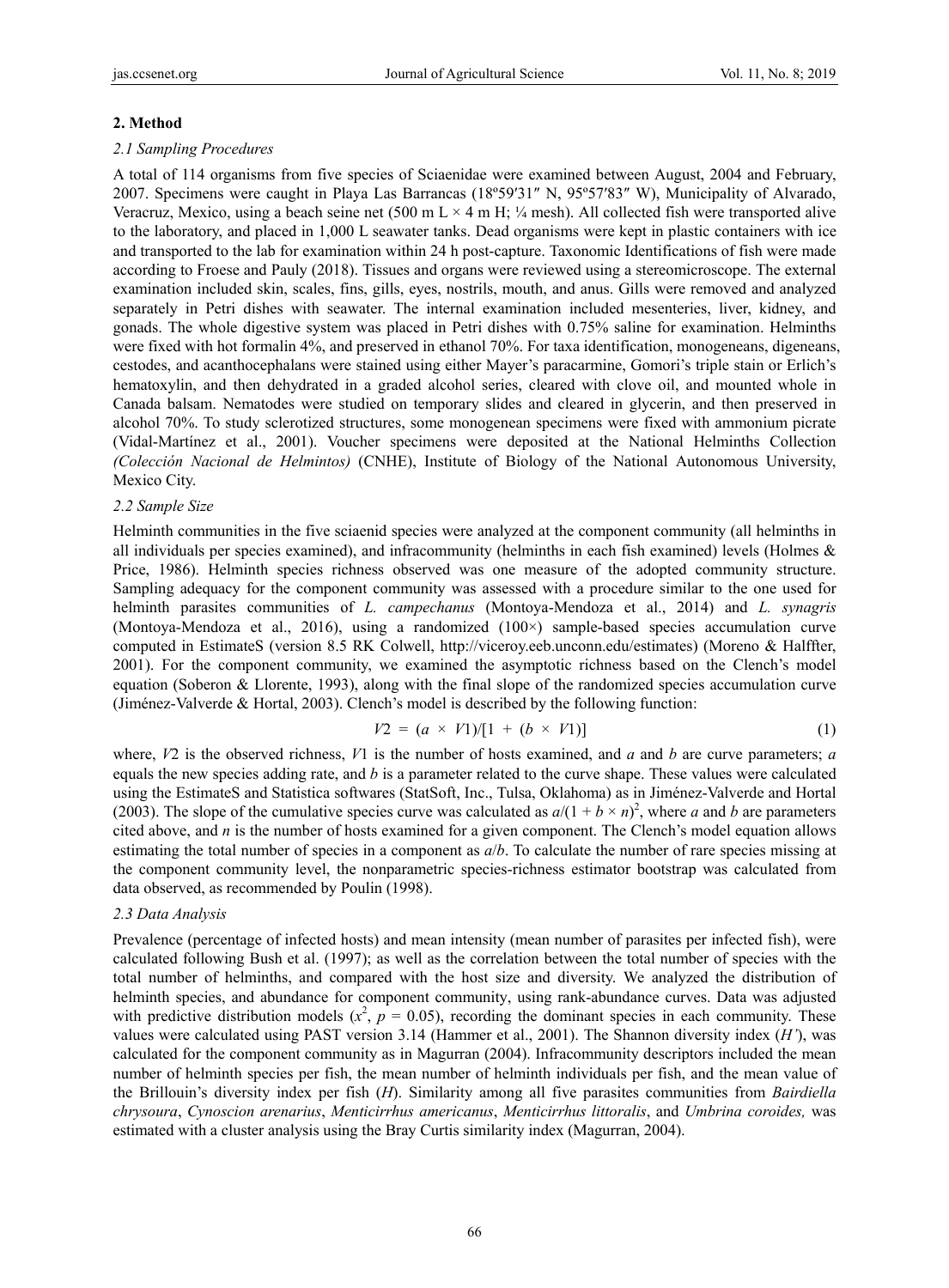#### **3. Results**

A total of 114 fish of 5 sciaenid species: silver perch, *B. chrysoura* (n = 15), sand weakfish, *C. arenarius* (n = 31), southern kingcroaker, *M. americanus* (n = 16); gulf kingcroaker, *M. littoralis* (n = 33), and sand drum, *U. coroides* (n = 19). Mean ( $\pm SD$ ) length (cm) and weight (g) of specimens were: *B. chrysoura* (16.2 $\pm 1.3$ , 48.4±17.7); *C. arenarius* (18.9±2.7, 68.4±26.7); *M. americanus* (25.1±4.6, 181.9±77.2); *M. littoralis* (24.6±3.8, 141.8±65.6); and *U. coroides* (17.4±3.12, 73.9±31.7).

Table 1. Infection parameters and site of infection of the helminth parasites of five species of sciaenids from Alvarado, Veracruz, Mexico

|                                                       | Bairdiella chrysoura<br>$(n = 15)$ |                                           |                               | Cynoscion arenarius<br>$(n=31)$ |                           |                              | Menticirrhus americanus<br>$(n = 16)$ |                    |                           | Menticirrhus littoralis<br>$(n = 33)$ |                                                           |                                 | Umbrina coroides<br>$(n = 19)$       |                                  |                         |                             |
|-------------------------------------------------------|------------------------------------|-------------------------------------------|-------------------------------|---------------------------------|---------------------------|------------------------------|---------------------------------------|--------------------|---------------------------|---------------------------------------|-----------------------------------------------------------|---------------------------------|--------------------------------------|----------------------------------|-------------------------|-----------------------------|
| Species                                               | Site                               | nhp<br>$(% \mathcal{O}(\mathbb{R}))$ (Pi) | tnhl                          | Int<br>(range)                  | nhp<br>$(\%$ prev) $(Pi)$ | tnhl                         | mnt<br>(range)                        | nhp<br>$(\%$ prev) | tnhl<br>(P <sub>i</sub> ) | mnt<br>(range)                        | nhp<br>$(% \mathcal{O}_{0}^{0}\cap \mathcal{O}_{1})$ (Pi) | tnhl                            | mnt<br>(range)                       | nhp<br>$(% \mathcal{O}(n))$ (Pi) | tnhl                    | mnt<br>(range)              |
| <b>TREMATODA</b>                                      |                                    |                                           |                               |                                 |                           |                              |                                       |                    |                           |                                       |                                                           |                                 |                                      |                                  |                         |                             |
| Adults                                                |                                    |                                           |                               |                                 |                           |                              |                                       |                    |                           |                                       |                                                           |                                 |                                      |                                  |                         |                             |
| Bucephalus cynoscion<br>Hopkins, 1956                 | $\mathbf{i}$                       |                                           |                               |                                 | $11*$<br>(16.1)           | 23<br>(0.06)                 | $4.6 + 4.1$<br>$(2-12)$               |                    |                           |                                       |                                                           |                                 |                                      |                                  |                         |                             |
| Diplomonorchis leiostomi**<br>Hopkins, 1941           | $\mathbf{i}$                       |                                           |                               |                                 |                           |                              |                                       |                    |                           |                                       | $6*$<br>(18.2)                                            | 1214                            | $202 \pm 220$<br>$(0.289)$ $(7-554)$ | 15<br>(78.9)                     | 1257<br>(0.52)          | $83.8 \pm 121$<br>$(1-421)$ |
| Glaucivermis spinosus**<br>Overstreet, 1971           | $\mathbf{i}$                       |                                           |                               |                                 |                           |                              |                                       | 4<br>(25)          | 418<br>(0.41)             | 105±97<br>$(11-196)$                  | $13*$<br>(39.4)                                           | 338                             | $104 + 97$<br>$(0.081)$ $(3-83)$     | $8*$<br>(42.1)                   | 364<br>(0.15)           | 45.5±43.7<br>$(1-137)$      |
| Hurleytrema catarinensis<br>Amato, 1982               | $\mathbf{i}$                       |                                           |                               |                                 |                           |                              |                                       |                    |                           |                                       | 3<br>(9)                                                  | 26<br>$(0.006)$ $(2-15)$        | $86 \pm 6.5$                         |                                  |                         |                             |
| Lecithaster confusus**<br>Odhner, 1905                | $\mathbf{i}$                       |                                           |                               |                                 |                           |                              |                                       |                    |                           |                                       | $1*$<br>(3)                                               | 9<br>$(0.002)$ (3)              | $9+$                                 | 1<br>(5.2)                       | 3<br>$(0.001)$ (3)      | $3\pm$                      |
| Lecithochirium musculus<br>(Looss, 1907)              | $\mathbf{i}$                       |                                           |                               |                                 |                           |                              |                                       | $1*$<br>(6.2)      | 2<br>(0.002)              | $2+$<br>(2)                           |                                                           |                                 |                                      |                                  |                         |                             |
| Opecoeloides fimbriatus                               | $\mathbf{i}$                       |                                           |                               |                                 |                           |                              |                                       | $9*$               | 28                        | $3.1 \pm 2.1$                         | 3                                                         | 5                               | $1.6 \pm 1.2$                        |                                  |                         |                             |
| (Linton, 1934)                                        |                                    |                                           |                               |                                 |                           |                              |                                       | (56.3)             | (0.027)                   | $(1-8)$                               | (9)                                                       | $(0.001)$ $(1-3)$               |                                      |                                  |                         |                             |
| Pleorchis americanus<br>Lühe, 1906                    | $\mathbf{i}$                       |                                           |                               |                                 | 14<br>(19.3)              | 12<br>(0.03)                 | $2 + 0.9$<br>$(1-3)$                  |                    |                           |                                       |                                                           |                                 |                                      | $1*$<br>(5.2)                    | 3<br>$(0.001)$ (3)      | $3\pm$                      |
| Pseudopecoelus manteri**<br>Sogandares & Hutton, 1958 | $\mathbf{i}$                       | $2*$<br>(13.3)                            | 3<br>$(0.007)$ $(1-3)$        | $1.5 \pm 0.7$                   |                           |                              |                                       |                    |                           |                                       |                                                           |                                 |                                      |                                  |                         |                             |
| Siphodera vinaledwardsii<br>(Linton, 1901)            | $\mathbf{i}$                       | 6<br>(40)                                 | 30<br>(0.07)                  | $5 + 3.1$<br>$(1-10)$           |                           |                              |                                       |                    |                           |                                       |                                                           |                                 |                                      |                                  |                         |                             |
| Stephanostomum interruptum<br>Spark & Thatcher, 1958  | $\mathbf{i}$                       | $4*$<br>(26.7)                            | 22<br>(0.05)                  | $5.5 \pm 6.4$<br>$(1-15)$       | $13*$<br>(42)             | 45<br>$(0.117)$ $(1-9)$      | $3.5 \pm 2.8$                         |                    |                           |                                       |                                                           |                                 |                                      |                                  |                         |                             |
| Stephanostomum sentum**<br>(Linton, 1910)             | $\rm i$                            |                                           |                               |                                 |                           |                              |                                       | $6*$<br>(37.5)     | 34<br>$(0.033)$ $(3-16)$  | $5.7 + 5.1$                           | $8*$<br>(24.2)                                            | 21<br>$(0.005)$ $(1-6)$         | $2.6 \pm 1.7$                        |                                  |                         |                             |
| Stephanostomum sp.                                    | $\mathbf i$                        |                                           |                               |                                 | 3<br>(9.7)                | 4<br>$(0.005)$ $(1-2)$       | $1.3 \pm 0.6$                         | 3<br>(18.8)        | 4<br>(0.004)              | $1.3 \pm 0.6$<br>$(1-2)$              |                                                           |                                 |                                      |                                  |                         |                             |
| Metacercariae                                         |                                    |                                           |                               |                                 |                           |                              |                                       |                    |                           |                                       |                                                           |                                 |                                      |                                  |                         |                             |
| Bucephalus sp.                                        |                                    |                                           |                               |                                 | $1*$                      | $\mathbf{1}$                 | $1\pm0.0$                             |                    |                           |                                       |                                                           |                                 |                                      |                                  |                         |                             |
|                                                       | $\mathbf f$                        |                                           |                               |                                 | (3.2)                     | (0.01)                       | (1)                                   |                    |                           |                                       |                                                           |                                 |                                      |                                  |                         |                             |
| Cardiocephaloides sp.                                 | b                                  |                                           |                               |                                 | $11*$<br>(35.5)           | 31<br>(0.08)                 | $2.8 \pm 2.6$<br>$(1-8)$              |                    |                           |                                       | $1*$<br>(3)                                               | 17<br>$(0.004)$ $(17)$          | $17 + -$                             | $3*$<br>(15.7)                   | 9<br>(0.004)            | $3 + 3.4$<br>$(1-7)$        |
| Diplostomum sp.                                       | e                                  | $1*$<br>(6.6)                             | $\mathbf{1}$<br>(0.002)       | $1\pm$<br>(1)                   |                           |                              |                                       |                    |                           |                                       |                                                           |                                 |                                      |                                  |                         |                             |
| Lepocreadium sp.                                      | $\mathbf{i}$                       | $4*$<br>(26.7)                            | $\,$ 8 $\,$<br>(0.02)         | $2\pm 2$<br>$(1-5)$             |                           |                              |                                       |                    |                           |                                       |                                                           |                                 |                                      |                                  |                         |                             |
| Rhipidocotyle sp.**                                   | f                                  |                                           |                               |                                 | $14*$<br>(19.3)           | 12<br>$(0.031)$ $(1-4)$      | $2 + 0.9$                             |                    |                           |                                       |                                                           |                                 |                                      |                                  |                         |                             |
| Stephanostomum sp.                                    | i, f                               |                                           |                               |                                 | $2*$<br>(6.5)             | 2<br>(0.01)                  | $1\pm 0$<br>(1)                       |                    |                           |                                       | 1<br>(3)                                                  | $\mathbf{1}$<br>$(0.001)$ $(1)$ | $1\pm$                               | 3<br>(15.8)                      | 4<br>(0.002)            | $1.3 \pm 0.6$<br>$(1-2)$    |
| Didymozoidae gen. sp.                                 | $\mathbf{i}$                       | $1*$<br>(6.7)                             | $\mathbf{1}$<br>$(0.002)$ (1) | $1\pm$                          |                           |                              |                                       |                    |                           |                                       |                                                           |                                 |                                      |                                  |                         |                             |
| Trematoda gen. sp.                                    | $h,g$ 1                            | (6.7)                                     | 66<br>(0.16)                  | $66±-$<br>(66)                  |                           |                              |                                       | 1<br>(6.2)         | 2<br>$(0.002)$ (2)        | $2+$                                  |                                                           |                                 |                                      | 1<br>(5.2)                       | 3<br>$(0.001)$ (3)      | $3\pm$                      |
| <b>MONOGENEA</b>                                      |                                    |                                           |                               |                                 |                           |                              |                                       |                    |                           |                                       |                                                           |                                 |                                      |                                  |                         |                             |
| Hargicotyle louisianensis                             | g                                  |                                           |                               |                                 |                           |                              |                                       | 2                  | 2                         | $1\pm 0$                              | 10                                                        | 11                              | $1.1 \pm 0.3$                        |                                  |                         |                             |
| (Hargis, 1955)                                        |                                    |                                           |                               |                                 |                           |                              |                                       | (12.5)             | (0.002)                   | (1)                                   | (30.3)                                                    | $(0.003)$ $(1-2)$               |                                      |                                  |                         |                             |
| Cynoscionicola pseudoheteracantha g<br>(Hargis, 1957) |                                    |                                           |                               |                                 | 6<br>(19.4)               | 14<br>$(0.036)$ $(1-9)$      | $2.3 + 3.3$                           |                    |                           |                                       |                                                           |                                 |                                      | 11<br>(57.9)                     | 18<br>$(0.008)$ $(1-3)$ | $1.6 \pm 0.9$               |
| Neoheterobothrium cynoscioni<br>(MacCallum, 1917)     | $\mathbf g$                        |                                           |                               |                                 | $\mathbf{1}$<br>(3.2)     | $\mathbf{1}$<br>$(0.03)$ (1) | $1\pm 0$                              |                    |                           |                                       |                                                           |                                 |                                      |                                  |                         |                             |
| Pedocotyle minima<br>Hargis, 1955                     | g                                  | 3<br>(20)                                 | 9<br>$(0.022)$ $(1-5)$        | $3+2$                           |                           |                              |                                       |                    |                           |                                       |                                                           |                                 |                                      |                                  |                         |                             |
| Rhamnocercus bairdiella<br>Hargis, 1955               | g                                  | 8<br>(53.5)                               | 203<br>$(0.49)$ $(2-84)$      | 25.4±28                         |                           |                              |                                       |                    |                           |                                       |                                                           |                                 |                                      |                                  |                         |                             |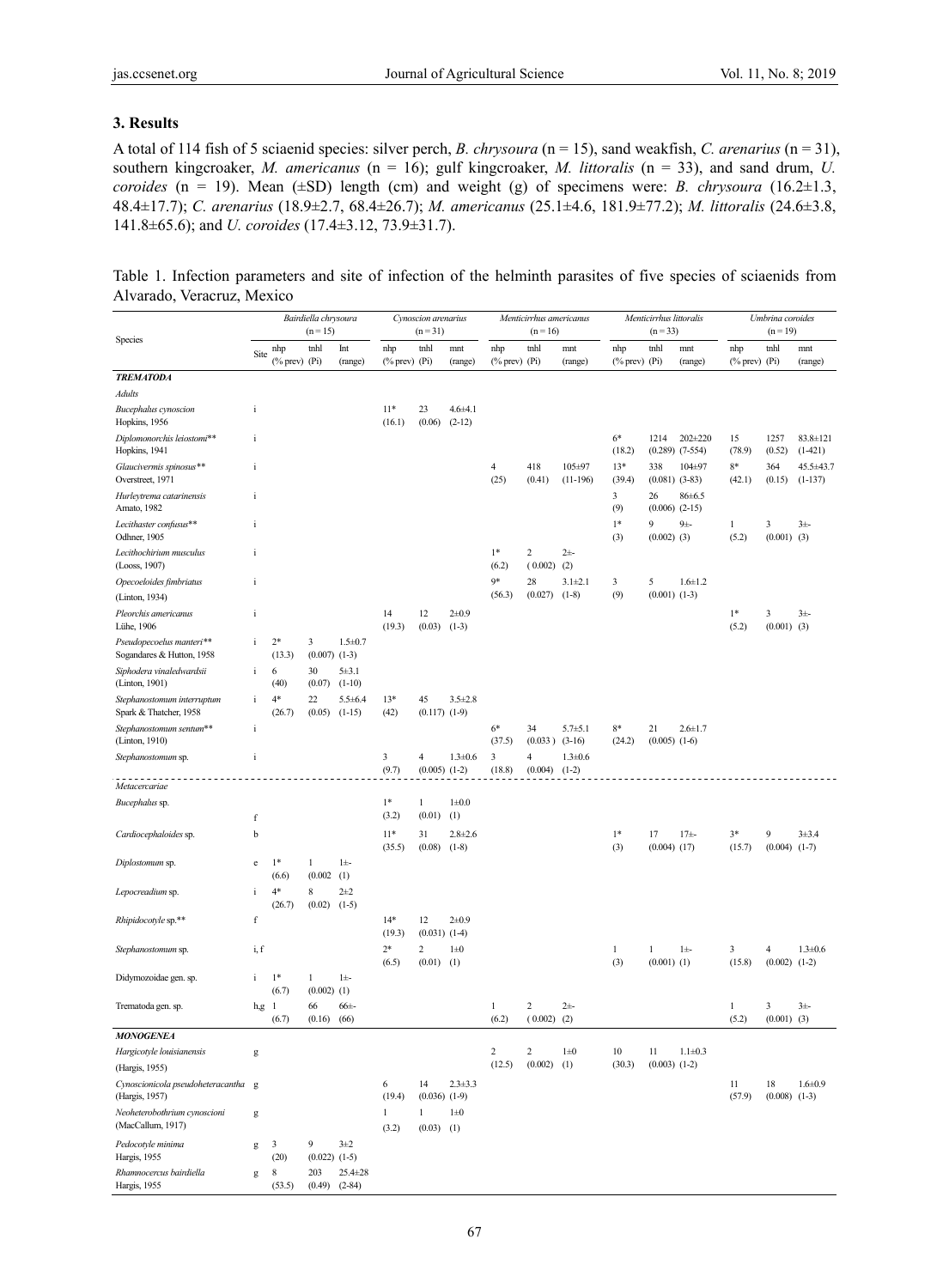| Rhamnocercus margaritae<br>Fuentes-Zambrano, 1997                 | g            | 3<br>(20)             | 9<br>$(0.022)$ $(1-9)$ | 5±3.6                  |                 |                           |               |                       |                                |                              |                 |                                 |                                   |                       |                        |                                     |
|-------------------------------------------------------------------|--------------|-----------------------|------------------------|------------------------|-----------------|---------------------------|---------------|-----------------------|--------------------------------|------------------------------|-----------------|---------------------------------|-----------------------------------|-----------------------|------------------------|-------------------------------------|
| Rhamnocercus rhamnocercus<br>Monaco, Wood & Mizelle, 1954         | g            |                       |                        |                        |                 |                           |               |                       |                                |                              |                 |                                 |                                   | 9<br>(47.3)           | 549                    | $61\pm34.5$<br>$(0.226)$ $(12-111)$ |
| Pseudorhamnocercoides stichospinus g<br>(Seamster & Monaco, 1956) |              |                       |                        |                        |                 |                           |               | 16<br>(100)           | 509<br>(0.497)                 | $31.8 \pm 34.1$<br>$(5-128)$ | 29<br>(87.9)    | 2418<br>(0.58)                  | $83.3 \pm 91.8$<br>$(10-353)$     |                       |                        |                                     |
| Encotyllabe sp.                                                   | g            |                       |                        |                        |                 |                           |               | 3<br>(18.8)           | 3<br>(0.003)                   | $3\pm0$<br>(1)               | 2<br>(6)        | 2<br>$(0.001)$ $(1)$            | $1\pm 0$                          |                       |                        |                                     |
| <b>CESTODA</b>                                                    |              |                       |                        |                        |                 |                           |               |                       |                                |                              |                 |                                 |                                   |                       |                        |                                     |
| Larvae                                                            |              |                       |                        |                        |                 |                           |               |                       |                                |                              |                 |                                 |                                   |                       |                        |                                     |
| Callitetrarhynchus sp.                                            | $\mathbf{i}$ | $\mathbf{1}$<br>(6.7) | 10<br>(0.02)           | 10 <sup>±</sup><br>(1) |                 |                           |               |                       |                                |                              |                 |                                 |                                   |                       |                        |                                     |
| Tetraphyllidae gen. sp.                                           | $\mathbf{i}$ | $6*$<br>(40)          | 40<br>(0.09)           | $6.7 + 6$<br>$(1-14)$  | $20*$<br>(64.5) | 103<br>$(0.267)$ $(1-42)$ | $5.2 + 8.9$   | $5*$<br>(31.3)        | 12<br>(0.012)                  | $1.7 \pm 1.1$<br>$(1-4)$     | $10*$<br>(33.3) | 63                              | $5.7 + 4.4$<br>$(0.015)$ $(1-15)$ | $10*$<br>(52.6)       | 76<br>(0.03)           | $7.6{\pm}4.6$<br>$(1-13)$           |
| <b>NEMATODA</b>                                                   |              |                       |                        |                        |                 |                           |               |                       |                                |                              |                 |                                 |                                   |                       |                        |                                     |
| Adults                                                            |              |                       |                        |                        |                 |                           |               |                       |                                |                              |                 |                                 |                                   |                       |                        |                                     |
| Hysterothylacium fortalezae<br>Deardoff & Overstreet, 1980        | $\mathbf{i}$ |                       |                        |                        | $16*$<br>(51.6) | 104<br>$(0.269)$ $(1-23)$ | $6.5 \pm 6.4$ |                       |                                |                              |                 |                                 |                                   |                       |                        |                                     |
| Hysterothylacium reliquens<br>Norris & Overstreet, 1975           | i, m         |                       |                        |                        | 9<br>(29)       | 18<br>$(0.047)$ $(1-8)$   | $2 + 2$       | 3<br>(18.8)           | 5<br>(0.005)                   | $1.7 \pm 1.1$<br>$(1-3)$     | $1*$<br>(3)     | $\mathbf{1}$<br>$(0.001)$ $(1)$ | $1\pm$                            | $1*$<br>(8.3)         | 3<br>(0.0012)(1)       | $3\pm$                              |
| Spirocamallanus cricotus**<br>Fusco & Overstreet, 1978            | $\rm i$      |                       |                        |                        |                 |                           |               |                       |                                |                              | $1*$<br>(3)     | 2<br>$(0.001)$ (2)              | $2+$                              |                       |                        |                                     |
| Capillaridae gen. sp.                                             | $\rm i$      |                       |                        |                        |                 |                           |               | $\mathbf{1}$<br>(6.2) | $\mathbf{1}$<br>$(0.0002)$ (1) | $1\pm$                       | $1*$<br>(3)     | $\mathbf{1}$<br>$(0.001)$ $(1)$ | $1\pm$                            |                       |                        |                                     |
| Larvae                                                            |              |                       |                        |                        |                 |                           |               |                       |                                |                              |                 |                                 |                                   |                       |                        |                                     |
| Contracaecum sp.                                                  | $\mathbf{i}$ |                       |                        |                        | 1<br>(3.2)      | 1<br>$(0.003)$ (1)        | $1\pm$        |                       |                                |                              |                 |                                 |                                   | $\mathbf{1}$<br>(5.2) | 1<br>$(0.001)$ $(1)$   | $1\pm$                              |
| Cucullanus sp.                                                    | $\rm i$      |                       |                        |                        |                 |                           |               |                       |                                |                              |                 |                                 |                                   | $1*$<br>(5.2)         | 5<br>$(0.002)$ (5)     | $5+$                                |
| Hysterothylacium sp.                                              | $\mathbf{i}$ | 3<br>(20)             | 6<br>$(0.014)$ $(1-4)$ | $2 + 1.7$              | 11<br>(35.5)    | 15<br>$(0.039)$ $(1-2)$   | $1.4 \pm 0.5$ | $\mathbf{1}$<br>(6.2) | $\mathbf{1}$<br>$(0.0002)$ (1) | $1\pm$                       | $6*$<br>(18.2)  | 8<br>$(0.002)$ $(1-2)$          | $1.3 \pm 0.5$                     | $12*$<br>(63.1)       | 29<br>(0.01)           | $2.4 \pm 1.3$<br>$(1-5)$            |
| <b>ACANTHOCEPHALA</b>                                             |              |                       |                        |                        |                 |                           |               |                       |                                |                              |                 |                                 |                                   |                       |                        |                                     |
| Dollfusentis chandleri<br>Golvan, 1969                            | $\mathbf{i}$ |                       |                        |                        |                 |                           |               | 3<br>(18.8)           | 3<br>(0.003)                   | $1\pm 0$<br>(1)              |                 |                                 |                                   | $10*$<br>(52.6)       | 87<br>(0.036)          | $8.7 \pm 10$<br>$(2-35)$            |
| Tegorhynchus furcatus V<br>an Cleave & Lincicome, 1939            | $\rm i$      |                       |                        |                        |                 |                           |               |                       |                                |                              | 18<br>(54.5)    | 585<br>(0.04)                   | $3.2 \pm 2.4$<br>$(1-9)$          | $1*$<br>(5.2)         | 1<br>$(0.001)$ $(1)$   | $1\pm$                              |
| Serrasentis sagittifer<br>(Linton, 1889)                          | $\mathbf{i}$ |                       |                        |                        |                 |                           |               |                       |                                |                              |                 |                                 |                                   | $1*$<br>(5.2)         | 1<br>$(0.001)$ $(1)$   | $1\pm$                              |
| Acanthocephala gen. sp.**                                         | $\mathbf{i}$ |                       |                        |                        |                 |                           |               |                       |                                |                              |                 |                                 |                                   | $2*$<br>(10.5)        | 7<br>$(0.003)$ $(3-4)$ | $3.5 \pm 0.7$                       |

*Note.* \*, new host record; \*\*, new record for Mexico; nhp, number of hosts parasitized; tnhl, total number of helminthes; Int, mean intensity; Pi, proportional abundance; prev  $(\%)$ , prevalence. i, intestine; m, mesentery; g, gill; b, brain; h, heart; f, fin; e, eye.

## *3.1 Prevalence*

The parasites identified (26 at species level, 12 at genus and 5 at family) 21 belong to trematodes (14 adults and 7 metacercariae), 9 monogeneans, 2 cestodes (larvae), 7 nematodes (4 adults and 3 larvae), and 4 acanthocephalans (adults) (see Table 1). By group of parasites for each host species, the host with the highest proportion of trematode species corresponded to *C. arenarius* with 8 sp. (53.3%), followed by *M. littoralis* (8 sp., 47%), *U. coroides* (7 sp., 38.8%) and *B. chrysoura* (7 sp., 53.8%). For the nematode species the proportions were 26.6%, 23.5% and 22.2%, in *C. arenarius*, *M. littoralis* and *U. coroides*, respectively, and the host with the highest proportion of acantocephalans species was for *U. coroides* (4 sp., 22.2%).

Within the parasitic load for each host species, in *M. littoralis*, the monogenean *R. stichospinus* and the trematode *D. leiostomi*, recorded the highest relative abundance with 2418 helminthes ( $Pi = 0.58$ ) and 1257 helminthes (Pi = 0.52) respectively, as well as the highest prevalence 88% and 79%, respectively, followed by larvae of Tetraphyllidae (64%) in *C. arenarius* and the nematode *Hysterothylacium* sp. (63%) in *U. coroides*. On the other hand, the larvae of *Hysterothylacium* sp., were recorded in the five hosts species, and *Hysterothylacium reliquens* recorded in four host species and *Cardiocephaloides* sp., in three. This study reports 8 new locality records and 38 new host records (Table 1).

#### *3.2 Sample Size*

Analysis of cumulative species curves for component community suggested that the inventory of helminth species was almost complete, and slope of the cumulative species curve was at or near  $0.1$  (*bxi*  $\leq 0.1$ ) for *C*. *arenarius* and *M. littoralis*, but not for *B. chrysoura* (0.21), *M. americanus* (0.19), and *U. coroides* (0.18).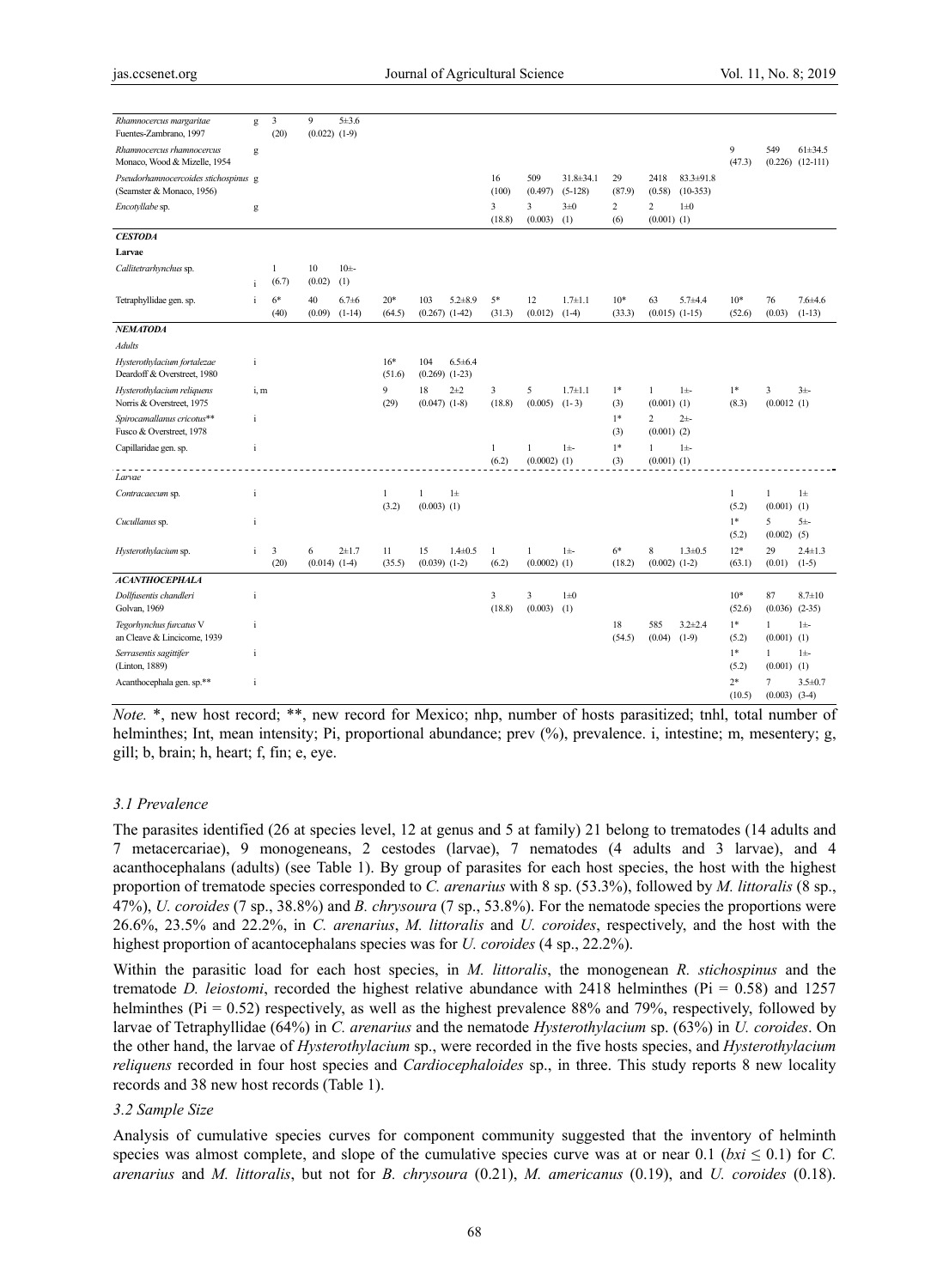However, we collected from 74-90% of species for each community. Clench's model showed that there are some missing species (Table 2).

Table 2. Component community parameters of helminth parasites in five species of sciaenids from Alvarado, Veracruz, Mexico

| Host          | n  | #th  | So | Se | $R^2$  | $b_{xi}$ | $%$ sp Cle | $S_{\text{foot}}$ |
|---------------|----|------|----|----|--------|----------|------------|-------------------|
| B. chrysoura  | 15 | 408  |    |    | 0.9999 | 0.21     | 74         | 15                |
| C. arenarius  | 31 | 386  |    | 17 | 0.9987 | 0.05     | 89         | 16                |
| M. americanus | 16 | 1024 | 14 | 18 | 0.9992 | 0.19     |            | 16                |
| M. littoralis | 33 | 4195 | 16 | 20 | 0.9918 | 0.08     | 85         | 19                |
| U. coroides   | 19 | 2420 | 18 | 21 | 0.9897 | 0.18     | 81         | 20                |

*Note.* n, number of hosts examined; #th, total number of helminths; So, number of observed helminth species; Se, number of helminth species estimated with Clench model;  $R<sup>2</sup>$ , correlation coefficient between date and Clench model;  $b_{xi}$ , date of the condition species curve as calculated from Clench model; % sp. Cle, proportion of species by the Clench model; S<sub>Boot</sub>, richness estimated by Bootstrap.

## *3.3 Richness and Abundance Correlation*

Significant correlations ( $\alpha = 0.05^*$ ) between the total number of species (*S*) and total number of helminths (*N*) with total host length in *U. coroides* ( $r = 0.54$ ) and *M. americanus* ( $r = 0.63$ ), respectively, were found. No other correlations were significant, excepting that between richness and diversity (Table 3).

Table 3. Correlation coefficient between helminth parasitic and community parameters in five sciaenids species from Alvarado, Veracruz, Mexico

| Host                 |    |    | L vs S  | $L$ vs $N$ | $L$ vs $H'$ | % pre vs mean int | $N \nu s H'$ | $S \nu s H'$ |
|----------------------|----|----|---------|------------|-------------|-------------------|--------------|--------------|
| C. arenarius         | 19 |    | 0.15    | 0.24       | 0.34        | 0.37              | 0.0006       | $0.69*$      |
| <i>B. chrysourus</i> | 15 |    | 0.21    | 0.48       | 0.001       | 0.005             | 0.1          | $0.63*$      |
| M. americanus        | 16 | 14 | 0.31    | $0.63*$    | 0.03        | 0.06              | 0.005        | $0.57*$      |
| M. littoralis        | 33 | 16 | 0.06    | 0.35       | 0.02        | 0.08              | 0.0003       | $0.59*$      |
| U. coroides          | 19 | 18 | $0.54*$ | 0.08       | 0.34        | 0.37              | 0.0006       | $0.69*$      |

*Note.* n, number of hosts examined; S, number of observed helminth species; L, total length of the host; N, number of helminths; H', Shannon-Wiener diversity index; \*, significant correlations.

#### *3.4 Abundance Distribution*

The abundance distribution of helminth parasites for each of the component communities was analyzed through rank-abundance curves, and it was pointed out to the parasite species with the highest proportional abundance. Three component communities were adjusted to the *log-normal* predictive distribution, y and two were adjusted to the *broken-stick* predictive distribution; in four of the communities the dominant species showed a proportional abundance near or greater than *Pi = 0.5*, except for *H. fortalezae* (hf, pi = 0.27) in *C. arenarius* (Table 1, Figure 1).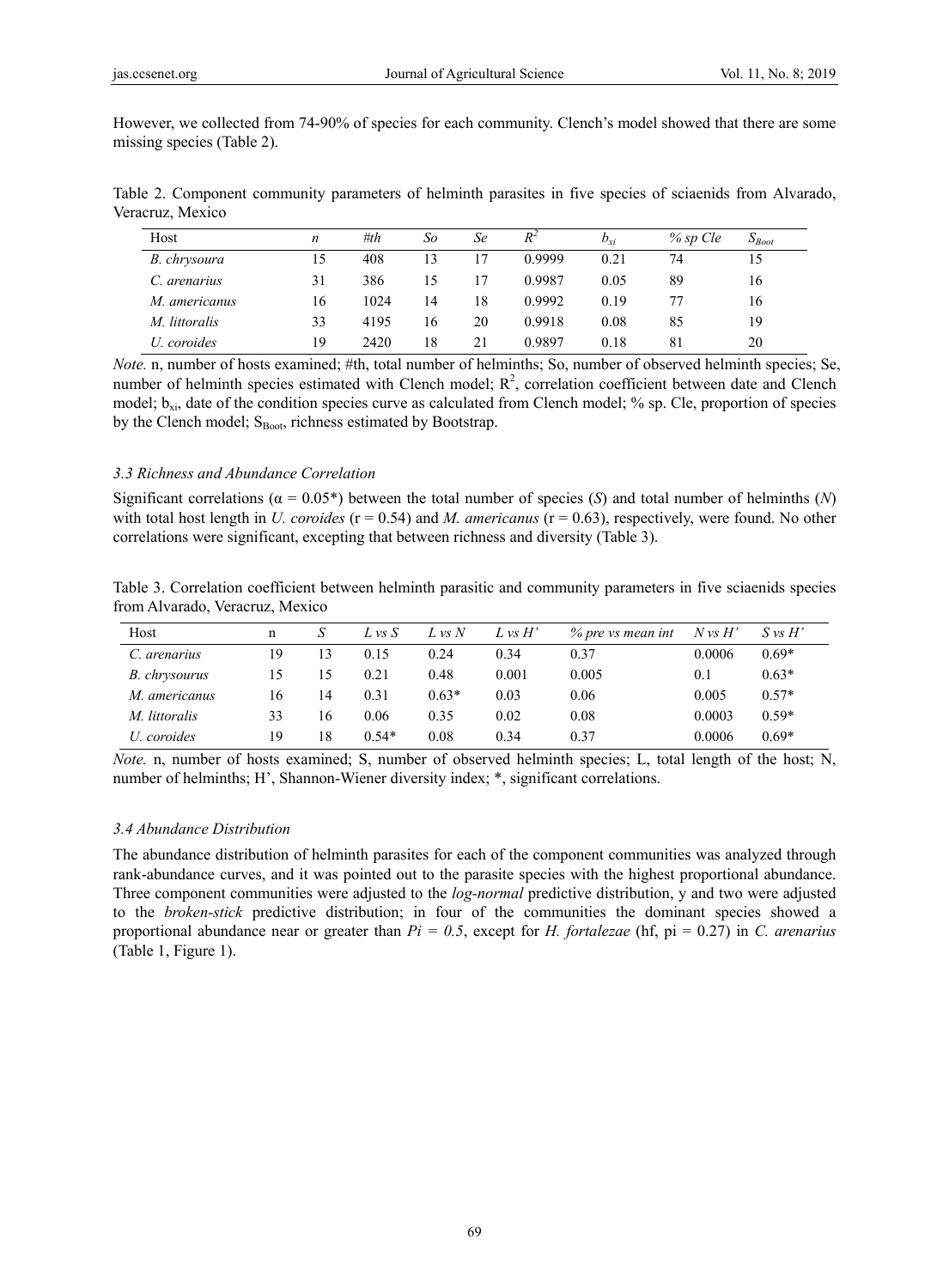

Figure 1. Dominant species of the parasite component communities of five species of sciaenids from Alvarado, Veracruz, Mexico

*Note.* Hosts: Ba, *B. chrysoura*; Ca, *C. arenarius*; Ma, *M. americanus*; Ml, *M. littoralis*; Uc, *U. coroides*. Parasites: rb, *R. bairdiella*; hf, *H. fortalezae*; ps, *P. stichospinus*; dl, *D. leiostomi.* 

#### *3.5 Component Communities and Infracommunities*

In the component communities, the highest number of helminths (4195 and 2420) and the highest species richness (17 and 18) were recorded for the community of *M. littoralis* and *U. coroides*, respectively, while for the other communities the records were well below these. Meanwhile, diversity indexes < 2.0 were observed, except for the community of parasites in *C. arenarius* (H' = 2.05), even though this community was one of the least rich and least abundant (Table 4).

Table 4. Descriptive parameters of the component communities of five sciaenids species from Alvarado, Veracruz, Mexico

| Host          | n  | #th  |    | H'   |      | $I_{B-P}$ | spd             |
|---------------|----|------|----|------|------|-----------|-----------------|
| B. chrysoura  | 15 | 408  |    |      | 0.7  | 0.3       | R. bairdiella   |
| C. arenarius  | 31 | 386  | 15 | 2.05 | 0.75 | 0.26      | H. fortalezae   |
| M. americanus | 16 | 1024 | 14 |      | 0.4  | 0.4       | P. stichospinus |
| M. littoralis | 33 | 4195 |    | 1.14 | 0.4  | 0.57      | P. stichospinus |
| U. coroides   | 19 | 2420 | 18 | 1.38 | 0.47 | 0.50      | D. leistomi     |

*Note.* #th, No. total helminths; S, richness; H', Shannon-Wiener diversity index; J', Evenness index; I<sub>B-P</sub>, Berger-Parker dominance index; spd, dominant species.

On the other hand, we recorded that one of the 114 hosts examined had no parasites, but all the others had from 1 to 9 species of parasites. Usually the record was between two and four, and up to six species, as observed in the community of *U. coroides* (Table 5). The most frequent co-occurrences were: Tetraphyllidae and *H. fortalezae* in *C. arenarius* (11/31 hosts), *P. stichospinus* and *Choricotyle louisianensis* in *M. littoralis* (9/33 hosts), *D. leiostomi* and *Hysterothylacium* sp., in *U. coroides* (11/19 hosts), and *R. bairdiella* and *R. margaritae* in *B. chrysoura* (4/15 hosts).

Table 5. Frequency of parasite species per host in five species of sciaenids from Alvarado, Veracruz, Mexico

| Host          |          | Number of parasite species per host |   |                |    |   |              |  |  |   |  |  |  |
|---------------|----------|-------------------------------------|---|----------------|----|---|--------------|--|--|---|--|--|--|
|               | $\theta$ |                                     |   | 3              | 4  |   | <sub>0</sub> |  |  | 9 |  |  |  |
| B. chrysoura  |          | 3                                   | 3 | 3              | 4  |   |              |  |  |   |  |  |  |
| C. arenarius  |          | 4                                   |   | $\overline{4}$ | 13 |   |              |  |  |   |  |  |  |
| M. americanus |          |                                     | b | 3              |    |   |              |  |  |   |  |  |  |
| M. littoralis |          | 6                                   | 8 | 4              | 4  | 4 |              |  |  |   |  |  |  |
| U. coroides   |          |                                     |   |                |    |   | 8            |  |  |   |  |  |  |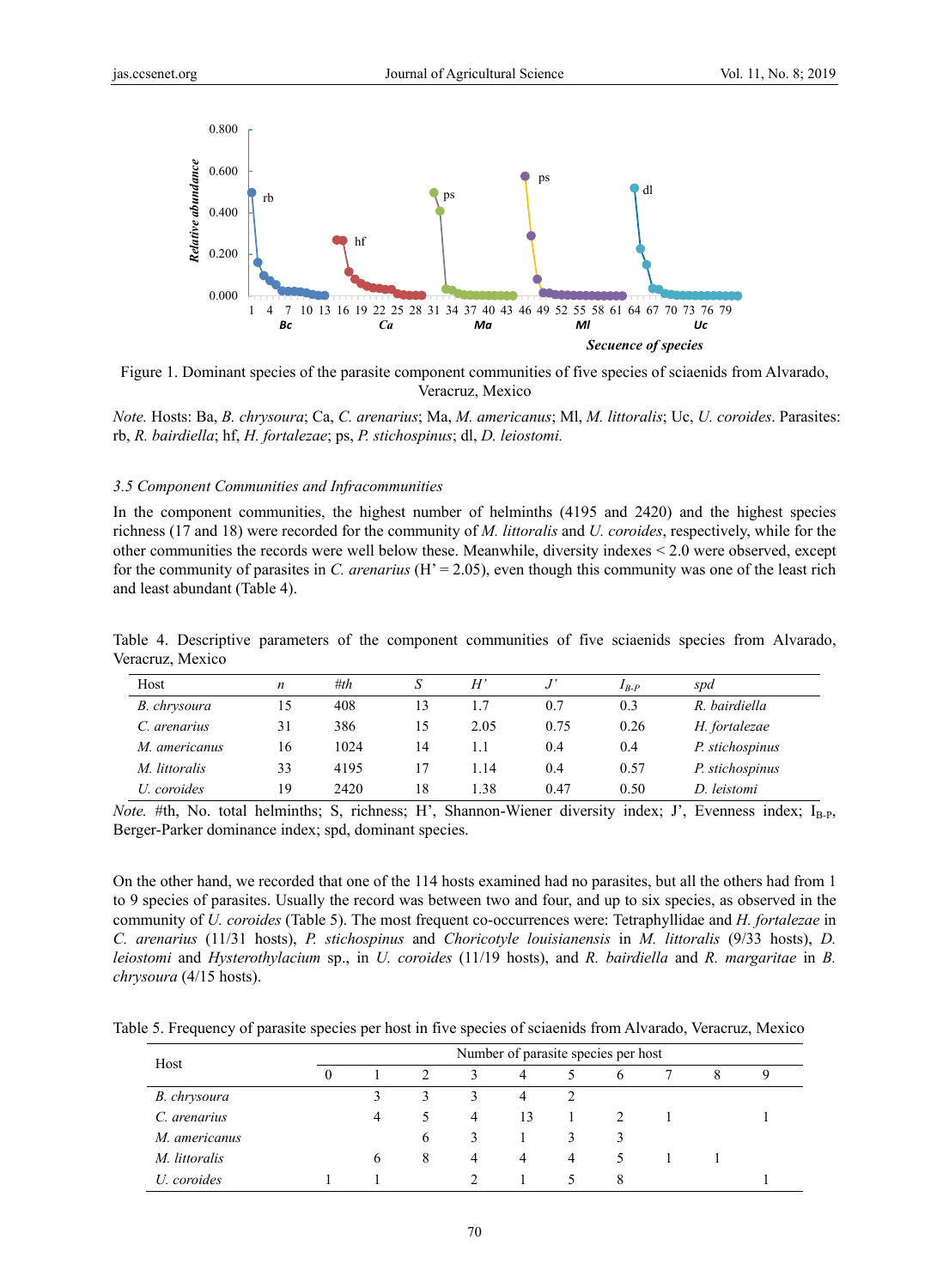Regarding infracommunities, the averages of species richness were < 5, even when we registered 8 and 9 species in some hosts; the averages of the number of helminths were  $> 100$ , only in two communities with many helminths. But in the diversity index  $(H)$  in all the infracommunities, they were  $\leq 1.0$ , and consequently, low indexes of equity and dominance indexes  $> 0.7$  were observed (Table 6).

|                         | B. chrysoura  | C. arenarius    | M. americanus | M. littoralis   | U. coroides     |
|-------------------------|---------------|-----------------|---------------|-----------------|-----------------|
| $\overline{S}$          | 13            | 15              | 14            | 17              | 18              |
| $\overline{X}S \pm ES$  | $2.9 \pm 1.4$ | $3.6 \pm 1.8$   | $3.6 \pm 1.6$ | $3.5 \pm 2$     | $5.1 \pm 1.7$   |
| Range                   | 1-5           | 1-9             | $2 - 6$       | $1 - 8$         | $1-9$           |
| N                       | 408           | 386             | 1024          | 4195            | 2420            |
| $\overline{X}n\pm ES$   | $28 \pm 34.3$ | $12.4 \pm 12.1$ | $64\pm94.5$   | $127 \pm 161$   | $134 \pm 155$   |
| Range                   | $2 - 124$     | $1-56$          | $6 - 324$     | $2 - 672$       | 7-573           |
| $\overline{X}H \pm ES$  | $0.5 \pm 0.4$ | $0.79 \pm 0.32$ | $0.6 \pm 0.3$ | $0.61 \pm 0.34$ | $0.93 \pm 0.25$ |
| Range                   | $0-1.3$       | $0.23 - 1.48$   | $0.1 - 1$     | $0.08 - 1.24$   | $0.54 - 1.4$    |
| $\overline{X}J' \pm ES$ | $0.7 \pm 0.2$ | $0.75 \pm 0.2$  | $0.6 \pm 0.2$ | $0.5 \pm 0.25$  | $0.64\pm0.14$   |
| Range                   | $0.2 - 1$     | $0.27 - 1$      | $0.2 - 1$     | $0.14 - 0.92$   | $0.43 - 0.91$   |
| $XI_{B-P+}ES$           | $0.7 \pm 0.2$ | $0.82 \pm 0.15$ | $0.7 \pm 0.2$ | $0.8 \pm 0.2$   | $0.6 \pm 0.2$   |
| Range                   | $0.3 - 1$     | $0.3 - 1$       | $0.4 - 1$     | $0.4-1$         | $0.3 - 1$       |

Table 6. Infracommunities of five species of sciaenids from Alvarado, Veracruz, Mexico

*Note*. Data include. S, Richness helminth species; *XS*, average helminth species; *Xn*, average number of helminth;  $\bar{X}H$ , average Brillouin index;  $\bar{X}J'$ , average evenness index;  $\bar{X}I_{B-P}$ , average Berger-Parker index.

#### 3.6 Similarity Among Component Communities

Among component communities, similarity was  $\lt 50\%$ , as they share only a few parasite species, excepting those for *M. americanus* and *M. littoralis* sharing 10 species. *C. arenarius* and *U. coroides* shared 7 species. *B.* chrysoura, only shares three parasite species (Table 1, Figure 2).



Figure 2. Cluster of similarity between the communities of parasites of five sciaenids species from Veracruz *Note.* Hosts: Ba, *B. chrysoura*; Ca, *C. arenarius*; Ma, *M. americanus*; Ml, *M. littoralis*; Uc, *U. coroides.* 

#### **4. Discuss sion**

Parasitic helminths in sciaenid fish have been widely studied in the Gulf of Mexico and the Caribbean Sea (Nahhas & Powell, 1971, Hendrix, 1994, Kohn et al., 2006, Pérez-Ponce de León et al., 2007, Overstreet et al., 2009), despite having extensive studies, our work adds new records of hosts as well as locality, with records of parasites of the five groups of helminths, both in *M. americanus* and *M. littoralis* and in *U. coroides*, and only of four groups in *C. arenarius*, for not having monogeneous records.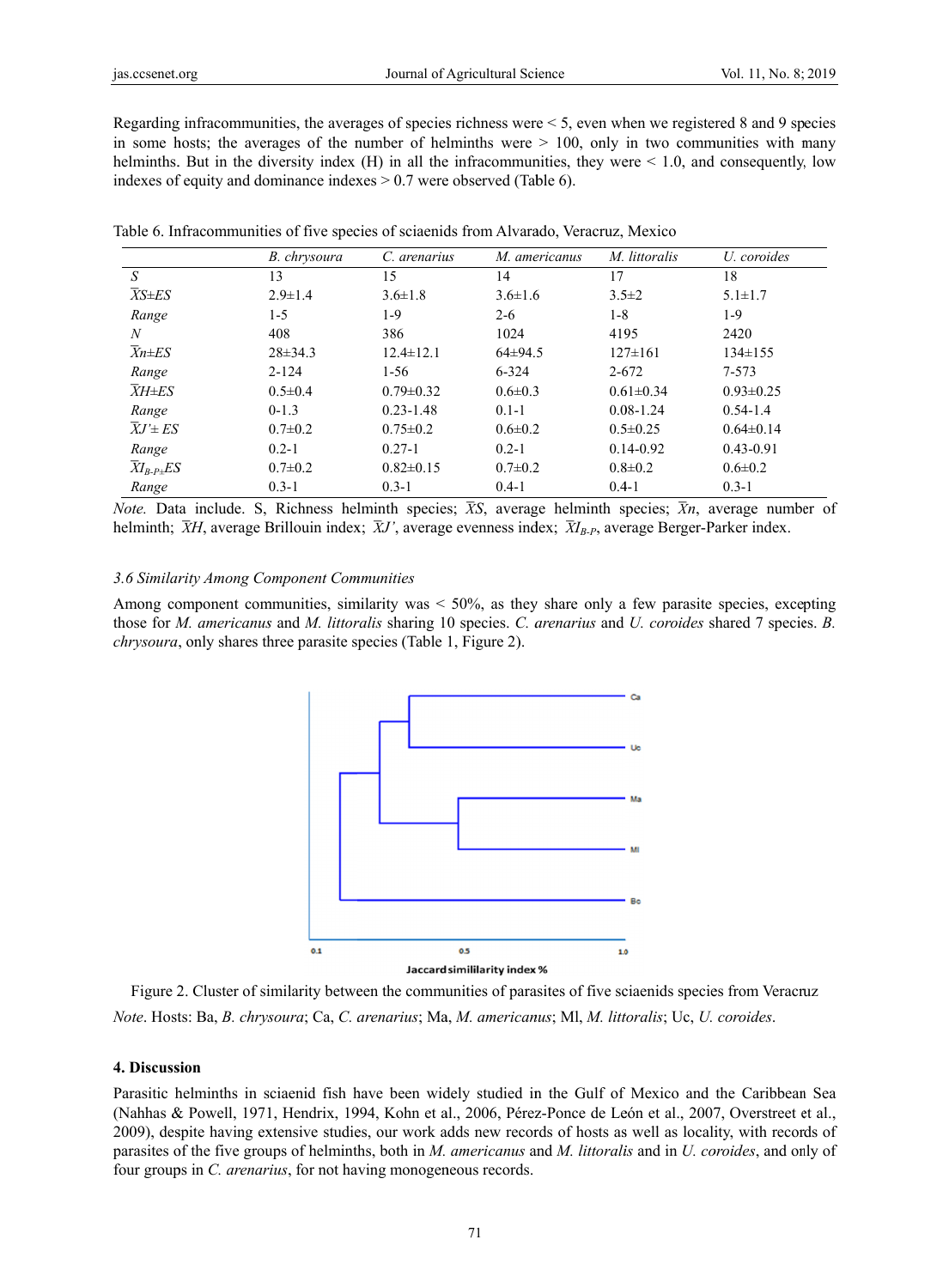In general, trematodes and nematodes are the most numerous parasities species in marine fish, among them the sciaenids (Rohde & Heap, 1998; Zander et al., 1999), including those from tropical (Moravec et al., 1997; Sabas & Luque, 2003; Luque & Poulin, 2007), and temperate latitudes (Zander et al., 1999; Madhavi & Sai-Ram, 2000), and Our results also showed this condition, these results are similar to records in other sciaenids from the USA (Thoney, 1991, 1993), Peru (Oliva & Luque, 1998), and Brazil (Chaves & Luque, 1999; Alves & Luque, 2001; Sabas & Luque, 2003), adding that in our records of the parasites of *U. coroides*, the number of acanthocephalans (4 sp.) is high with respect to the registry for other scianids.

Records of larval stage parasites, such as *Callitetrarhynchus* sp., *Contracaecum* sp., *Cardiocephaloides* sp. And *Rhipidocotyle* sp., suggest the importance of sciaenids as intermediate hosts for completing life-cycles of parasites (Overstreet, 1978; Deardorff & Overstreet, 1981; Sánchez-Ramírez & Vidal-Martínez, 2002; Aguirre-Macedo et al., 2007), the importance is also highlighted of sciaenids in the food chain in the area (Chaves & Luque; 1999; Sánchez-Ramírez & Vidal-Martínez, 2002; Luque & Poulin, 2004). On the other hand, it is generally considered that the larger the host the higher richness and abundance (Holmes, 1990; Bush et al., 1990), this was confirmed, with the richness of community parasites for *U. coroides* and *M. americanus*. This greater richness of parasites in the larger fish, usually responds to greater vagility, to greater contact with infected intermediate hosts, to a higher probability of infection; and for these fish, it also responds to eating habits (Poulin & Mouillot, 2003; Poulin et al., 2003). These aspects were pointed out for the community of parasites of *Caranx hippos* from the study area (Montoya-Mendoza et al., 2017).

In relation to the abundance distribution types, our communities of parasites were adjusted to the log-normal and stick-broken models, these types of distribution are frequent for parasitic helminth communities of marine fish (Poulin & Justine, 2008), even when, two species of parasites were the most abundant (*P. stichospinus* on *M. littoralis*, *D. leiostomi* on *U. coroides*), and that exceed all others. Therefore, dominance of these species had effects on the abundance distribution type (log-normal), and in these communities is different from the broken-stick model with *C. arenarius* in *H. fortalezae* and Tetraphyllidae, as codominant species; and also in *M. americanus* with *Glaucivermis spinosu*s and *P. stichospinus* as codominant species. The different communities adapted to one type of distribution model or the other, showing that, in all community components, they have a high proportion of species of medium and low abundance. These types of species have effects on the community components richness.

The similarity analysis revealed that sciaenids have and share a helminth fauna, as the *Rhamnocerchus* sp., *Hargicotyle* sp., and *Pseudorhamnocercoides* sp., or *Glaucivermis spinosus* and *Stephanostomum sentum*. Meanwhile, the highest similitude was observed among *M. americanus* with *M. littoralis*, and between *U. coroides* with *C. arenarius*, considering that they are sympatric species living in the place. This aspect was registered for some lutjanids and carangids species in the on the site (Montoya-Mendoza et al., 2014, 2016; 2017), and for carangids from other places (Sánchez-Ramírez & Vidal-Martínez, 2002; Aguirre-Macedo et al., 2007).

On the other hand, the parasite communities in five sciaenids are as rich and diverse as those in marine hosts in temperate (Châari et al., 2015) and tropical zones (Luque & Poulin, 2007; Madhavi & Triveni-Lakshmi, 2012), both in community components and infracommunities, especially with parasitic helminth communities of sciaenids from the west coast of the Atlantic. *e.g.*, *Leiostomus xanturus*  $(S = 19, S = 6\pm 1.9, H' = 1.4\pm 0.69)$  and *Micropogonias undulatus* (S = 21, S = 7.3±2.3, H'= 1.8±0.63) (Thoney, 1993); *Cynoscion guatucupa* (S = 15, S  $= 4.6\pm 1.8$ ) and *Macrodon ancylodon* (S = 14, S = 2.8 $\pm 1.3$ ) (Sabas & Luque, 2003); *Menticirrhus americanus* (S  $= 12$ ,  $S = 2.2 \pm 1.3$ ,  $H = 0.56 \pm 0.28$ ) (Chaves & Luque, 1999); *Micropogonias furnieri* (S = 20, S = 2.9 $\pm 2$ , H = 0.49 $\pm$ 0.41) (Alves & Luque, 2001), and *Paralonchurus brasiliensis* (S = 12, S = 2.1 $\pm$ 0.9) (Luque et al., 2003). Finally, it has to be said that parasitic relations of hosts in wild populations, with biological, commercial and food relevance, and high farming potential, as those of sciaenids (Ohs et al., 2013), pose no zoonotic risk, and their parasitic helminth communities are rich and diverse.

## **Acknowledgements**

This research forms part of the Ph.D. dissertation of Jesús Montoya Mendoza, who received scholarship No. 188620 from the CONACyT. Thanks to the Postgraduate Scholarships Program, DGEP, and the Postgraduate in Biological Sciences of the Institute of Biology, National Autonomous University of Mexico.

## **References**

Aguirre-Macedo, M. L., Vidal-Martínez, V. M., González-Solís, D., & Caballero, P. L. (2007). Helminth communities of four commercially important fish species from Chetumal Bay, Mexico. *Journal of Helminthology, 81*, 19-31. https://doi.org/10.1017/S0022149X0721209X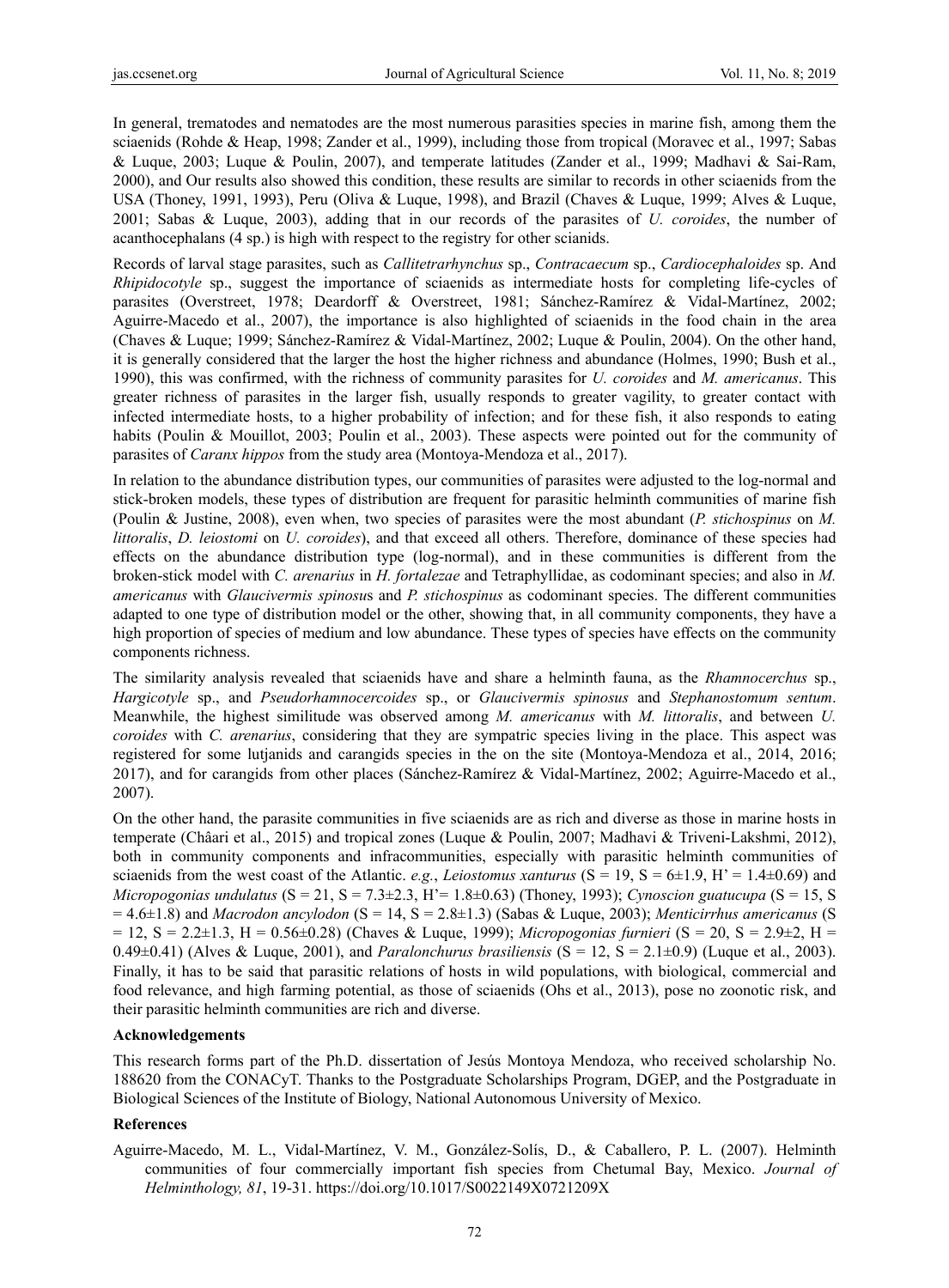- Alves, D. R., & Luque, J. L. (2001). Community ecology of the metazoan parasites of White Croaker, *Micropogonias furnieri* (Ostheichthyes: Sciaenidae), from the coastal zone of the State of Rio de Janeiro, Brazil. *Memórias do Instituto Oswaldo Cruz, 96*, 145-153. https://doi.org/10.1590/S0074-0276200 1000200002
- Bush, A. O., Aho, J. H., & Kennedy, L. R. (1990). Ecological versus phylogenetic determinants of helminth parasites community richness, *Evolutionary Ecology, 4*, 1-20. https://doi.org/10.1007/BF02270711
- Bush, A. O., Lafferty, K. D., Lotz, J. M., & Shostak, A. W. (1997). Parasitology meets ecology on its own terms: Margolis et al. revisited. *Journal of Parasitology, 83*, 575-583. https://doi.org/10.2307/3284227
- Châari, M., Feki, M., & Neifar, L. (2015). Metazoan parasites of the Mediterranean garfish *Belone belone gracilis* (Teleostei: Belonidae) as a tool for stock discrimination. *Open Journal of Marine Science, 5*, 324-334. https://doi.org/10.4236/ojms.2015.53027
- Chaves, N. N., & Luque, J. L. (1999). Ecology of metazoans parasites of *Menticirrhus americanus* (Osteichthyes: Sciaenidae), coast area from Rio de Janeiro State, Brazil, *Revista Brasileira de Parasitolgia Veterinária, 8*, 137-144.
- Deardorff, T. L., & Overstreet, R. M. (1981). Larval *Hysterothylacium* (= *Thynnascaris*) (Nematoda: Anisakidae) from fishes and invertebrates in the Gulf of Mexico. *Proceedings of the Helminthological Society of Washington, 43*, 113-126.
- Froese, R., & Pauly, D. Eds, (2018). *FishBase*. World Wide Web Electronic Publication.
- Hammer, O., Harper, D. A. T., & Ryan, P. D. (2001). PAST, Paleontological statistics software package for education and data analysis. *Palaeontologia Electronica, 4*, 1-9.
- Hendrix, S. S. (1994). *Marine flora and fauna of the Eastern United States, Platyhelminthes: Monogenea*. NOAA Technical Report, NMFS, USA.
- Holmes, J. C. (1990). Helminth communities in marine fishes. In G. W. Esch, A. O. Bush, & J. M. Aho (Eds.), *Parasite comunities: Patterns and processes* (pp. 101-130). Chapman and Hall, USA. https://doi.org/ 10.1007/978-94-009-0837-6\_5
- Holmes, J. C., & Price, P. W. (1986). Communities of parasites. In D. J. Anderson, & J. Kikkawa (Eds.), *Community biology: Pattern and processes*. (pp. 187-213). Blackwell, Oxford, UK.
- Iannacone, J., Morón, L., & Guizado, S. (2010). Variación entre años de la fauna de parásitos metazoos de *Sciaena deliciosa* (Tschudi, 1846). (Perciformes: Sciaenidae) en Lima, Perú. *Latin American Journal of Aquatic Research, 38*, 218-226. https://doi.org/10.3856/vol38-issue2-fulltext-6
- Jiménez-Valverde, A., & Hortal, J. (2003). Las curvas de acumulación de especies y la necesidad de evaluar la calidad de los inventarios biológicos. *Revista Ibérica de Aracnología, 8*, 151-161.
- Kohn, A., Cohen, S. C., & Salgado-Maldonado, G. (2006). Checklist of Monogenea parasites of freshwater and marine fishes, amphibians and reptiles from Mexico, Central America and Caribbean, *Zootaxa, 1289*, 1-114.
- Lagrue, C., Kelly, D. W., Hicks, A., & Poulin, R. (2011). Factors influencing infection patterns of trophically transmitted parasites among a fish community: Host diet, host-parasite compatibility or both? *Journal of Fish Biology, 79*, 466-485. https://doi.org/10.1111/j.1095-8649.2011.03041.x
- Lo, C. M., Morand, S., & Galzin, R. (1998). Parasite diversity/host age and size relationship in three coral-reef fishes from French Polynesia. *International Journal for Parasitology, 28*, 1695-1708. https://doi.org/ 10.1016/S0020-7519(98)00140-4
- Luque, J. L., Alves, D. R., & Ribeiro, R. S. (2003). Community ecology of the metazoan parasites of Banded Croaker, *Paralonchurus brasiliensis* (Osteichthyes: Sciaenidae), from the coastal zone of the State of Rio de Janeiro, Brazil, *Acta Scientiarum*. *Biological Sciences, 25*, 273-278. https://doi.org/10.4025/actascibiolsci. v25i2.2009
- Luque, J. L., & Poulin, R. (2004). Use of fish as intermediate hosts by helminth parasites: A comparative analysis. *Acta Parasitologica, 49*, 353-361.
- Luque, J. L., & Poulin, R. (2007). Metazoan parasite species richness in Neotropical fishes: Hotspots and the geography of biodiversity. *Parasitology, 134*, 865-878. https://doi.org/10.1017/S0031182007002272
- Luque, J. L., & Poulin, R. (2008). Linking ecology with parasite diversity in Neotropical fishes. *Journal of Fish Biology, 72*, 189-204. https://doi.org/10.1111/j.1095-8649.2007.01695.x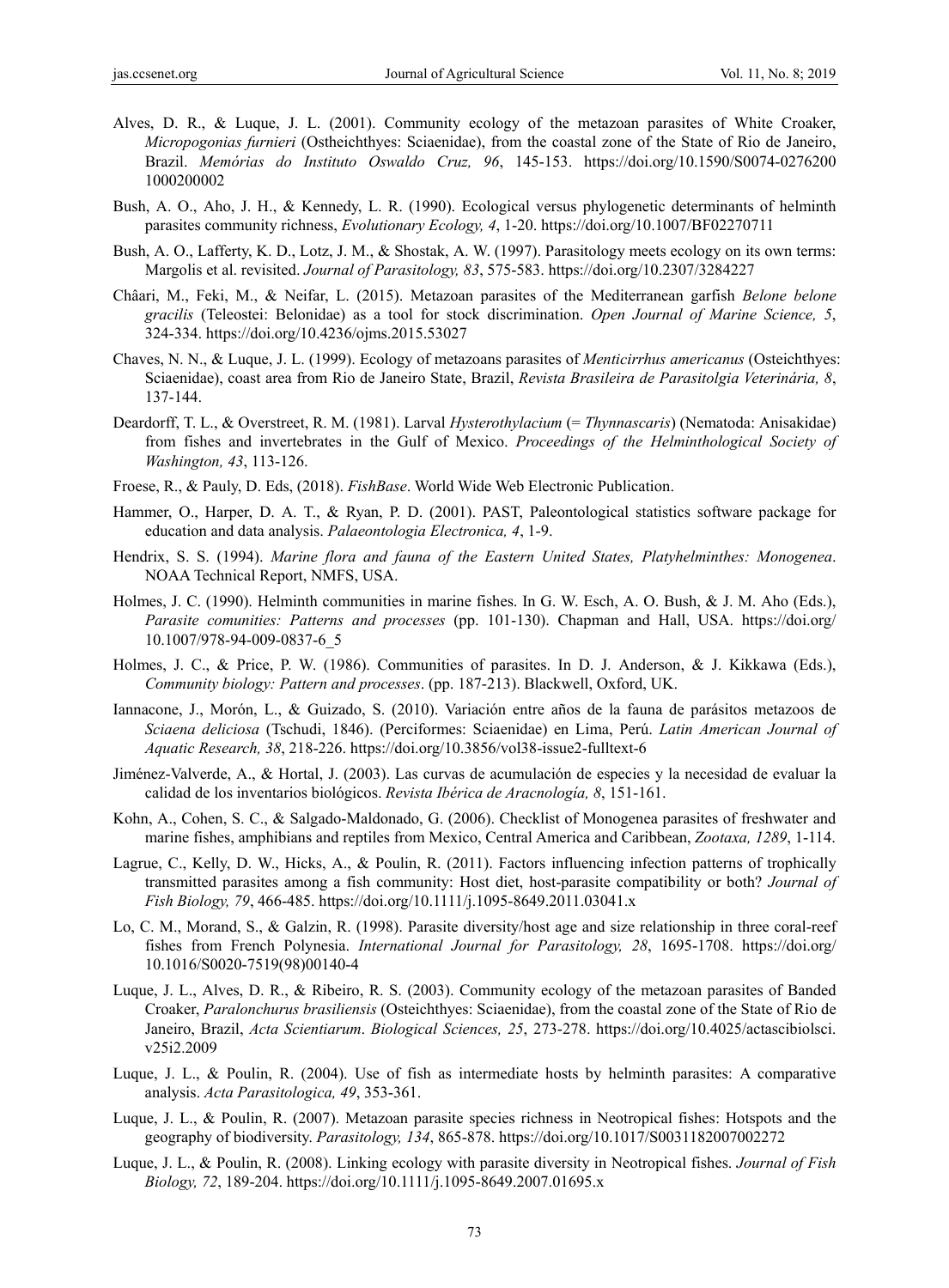- Madhavi, R., & Sai-Ram, B. K. (2000). Community structure of helminth parasites of the tuna, *Euthynnus affinis*, from the Visakhapatnam coast, Bay of Bengal. *Journal of Helminthology, 74*, 337-342. https://doi.org/ 10.1017/S0022149X00000494
- Madhavi, R., & Triveni-Lakshmi, T. (2012). Metazoan parasites of the Indian mackerel, *Rastrelliger kanagurta*  (Scombridae) of Visakhapatnam coast, Bay of Bengal. *Journal of Parasitic Diseases, 35*, 66-74. https://doi.org/10.1007/s12639-011-0028-5
- Magurran, A. E. (2004). *Measuring biological diversity*. Blackwell Publishing, Oxford, U. K.
- Marcogliese, D. J., & Cone, D. K. (1997). Food webs: A plea for parasites. *Trends in Ecology & Evolution, 12*, 320-325. https://doi.org/10.1016/S0169-5347(97)01080-X
- Montoya-Mendoza, J., Castañeda-Chávez, M. R., Lango-Reynoso, F., & Rojas-Castañeda, S. (2016). Helminth parasites of Lane Snapper, *Lutjanus synagris* from Santiaguillo reef, Veracruz, Mexico. *Journal of Agricultural Science, 8*, 81-88.
- Montoya-Mendoza, J., Jiménez-Badillo, M. L., Salgado-Maldonado, G., & Mendoza-Franco, E. F. (2014). Helminth parasites of the red snapper, *Lutjanus campechanus* (Perciformes: Lutjanidae) from the reef Santiaguillo, Veracruz, Mexico. *Journal of Parasitology, 100*, 868-872. https://doi.org/10.1645/13-429.1
- Montoya-Mendoza, J., Salgado-Maldonado, G., Favila-Castillo, M. E., Vázquez-Hurtado, G., & Castañeda-Chávez, M. R. (2017). Communities of helminth parasites in five Carangidae species from the Coast of Veracruz, Mexico, Southern Gulf of Mexico. *Global Journal of Science Frontier Research: C Biological Science 17*, 7-17.
- Morand, S., Cribb, T. H., Kulbicki, M., Chauvet, C., Dufour, V., Faliex, E., … Sasal, P. (2000). Determinants of endoparasite species richness of New Caledonian Chaetodontidae. *Parasitology, 121*, 65-73. https://doi.org/10.1017/S0031182099006058
- Moravec, F., Vidal-Martínez, V. M., Vargas-Vázquez, J., Vivas-Rodríguez, C., González-Solís, D., Mendoza-franco, E., … Güemez-Ricalde, J. (1997). Helminth parasites of *Epinephelus morio* (Pisces: Serranidae) of the Yucatan Peninsula, southeastern Mexico. *Folia Parasitologica, 44*, 255-266. https://folia.paru.cas.cz/pdfs/fol/1997/04/03.pdf
- Moreno, C. E., & Halffter, G. (2001). On the measure of sampling effort used in species accumulation curves. *Journal of Applied Ecology, 38*, 487-490. https://doi.org/10.1046/j.1365-2664.2001.00590.x
- Muñoz, G., Grutter, A. S., & Cribb, T. H. (2006). Endoparasite communities of five fish species (Labridae: Cheilininae) from Lizard Island: How important is the ecology and phylogeny of the hosts? *Parasitology, 132*, 363-373. https://doi.org/10.1017/S0031182005009133
- Nahhas, F. M., & Powell, E. C. (1971). Digenetic trematodes of marine fishes from the Floridian Northern Gulf of Mexico, *Tulane Studies in Zoology and Botany, 17*, 1-9.
- Ohs, C. L., Creswell, R. L., & DiMaggio, M. A. (2013). Growing marine baitfish: A guide to Florida's common baitfish and their potential for aquaculture, Florida Sea Grant SGEB 69.
- Oliva, M. E., & Luque, J. L. (1998). Metazoan parasites infracommunities in five sciaenids from the Central Peruvian Coast, *Memorias do Instituto Oswaldo Cruz, Rio de Janeiro, 93*, 175-180.
- Overstreet, R. M. (1978). *Marine maladies? Worms, germs, and other symbionts from the Northern Gulf of Mexico*. Mississippi-Alabama Sea Grant Consortium, MASGP-78-021.
- Overstreet, R. M., Cook J. O., & Heard, R. (2009). Trematoda (Platyhelminthes) of the Gulf of Mexico. In D. W. Felder, & D. K. Camp (Eds.), *Gulf of Mexico-Origins, Waters, and Biota* (Volume 1), *Biodiversity* (pp. 419-486). Texas A&M University Press, College Station, Texas, USA.
- Pérez-Ponce De León, G., García-Prieto, L., & Mendoza-Garfias, B. (2007). Trematode parasites (Platyhelminthes) of wildlife vertebrates in Mexico. *Zootaxa, 1534*, 1-247. https://doi.org/10.11646/ zootaxa.1534.1.1
- Poulin, R. (1998). Comparison of three estimators of species richness in parasite component communities. *Journal of Parasitology, 84*, 485-490. https://doi.org/10.2307/3284710
- Poulin, R., & Mouillot, D. (2003). Parasite specialization from a phylogenetic perspective: A new index of host specificity, *Parasitology, 126*, 473-480. https://doi.org/10.1017/S0031182003002993